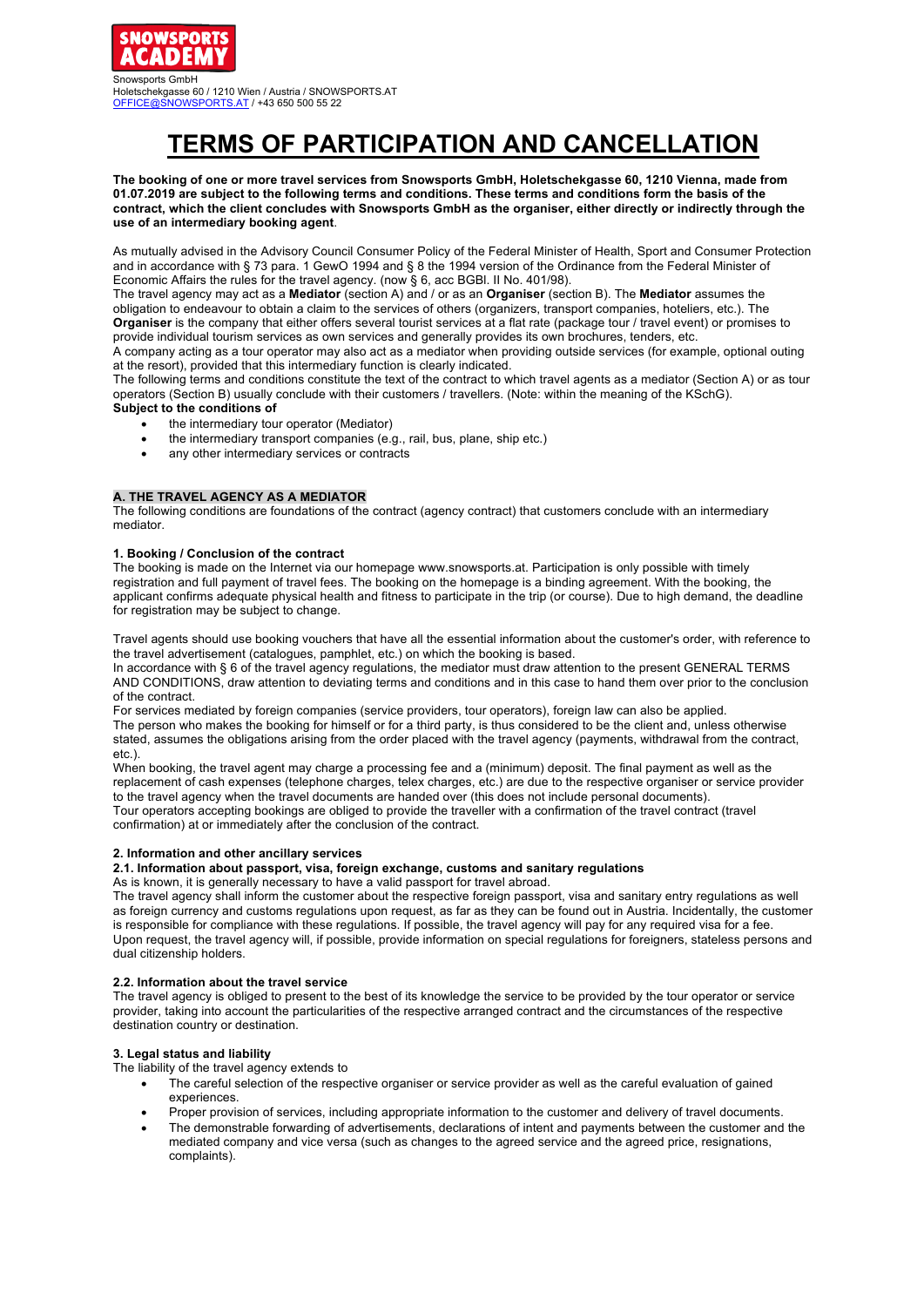

The travel agency is not liable for the provision of the services mediated or transferred by him. The travel company must provide the customer with the travel confirmation the company name (product name), the address of the tour operator and, where appropriate, an insurer, if this information is not already in the brochure, catalogue or other detailed promotional materials. If this fails, it is then liable to the customer as the organiser or service provider.

## **4. Disruptions**

If the travel agency fails to fulfil the obligations incumbent on it, thus violating its contract, it is obliged to compensate the customer for the resulting damage if it does not prove that he is not guilty of intent or gross negligence. For breaches of contract due to minor negligence, the travel agency is obliged to reimburse the customer for damages incurred up to the commissioned amount of the mediated transaction.

## **B. THE TRAVEL AGENCY AS AN ORGANISER**

The following terms and conditions form the basis of the contract - hereinafter referred to as the travel contract - which the booker concludes with an organiser either directly or through the use of an intermediary. In the event of a direct conclusion, the organiser will meet the mediator's obligations accordingly.

The organiser generally accepts the present GENERAL TERMS AND CONDITIONS, deviations are made clear in all of his detailed advertising documents in accordance with § 6 of the (Ausübungsvorschriften) regulations

#### **1. Booking / Conclusion of the contract**

The travel contract is concluded between the booker and the organiser if there is agreement on the essential components of the contract (price, service and deadline). This results in rights and obligations for the customer. The booking is made on the Internet via our homepage www.snowsports.at. Participation is only possible with timely registration and full payment of travel fees. The booking on the homepage is a binding agreement. With the booking, the applicant confirms adequate physical health and fitness to participate in the trip (or course). Due to high demand, the deadline for registration may be subject to change.

#### **2. Change of the participant**

A change in the person/traveller is possible if the substitute fulfils all conditions for participation and can be done in two ways.

#### **2.1. Assignment of the right to travel service**

The obligations of the booker from the travel contract remain valid if he assigns all or any individual clause of this contract to a third party. In this case, the booker bears the resulting additional costs.

#### **2.2. Transfer of the travel event**

If the customer is prevented from entering the travel event, he may transfer the contractual relationship to another person. The transfer must be notified to the organizer, either directly or through the intermediary, within a reasonable time before the departure date. The tour operator can announce a specific deadline in advance. The transferor and the acquirer shall be liable for the unpaid fee and, if applicable, for the additional costs resulting from the transfer to any third party.

#### **3. Contract, information and other ancillary services**

In addition, the organiser must provide adequate information about the services offered by him / her, including information about passport, visa, foreign exchange, customs and health-related entry regulations. The specifications in the catalogues or pamphlets valid at the time of booking as well as the other information contained therein are bound to the travel contract, unless agreed otherwise in the booking. However, it is recommended that such agreements be recorded in writing.

#### **4. Traveling with special risks**

In the case of travel with special risks (e.g. adventure trips and expeditions), the organiser is not liable for consequences that arise in the course of the of the risks, if this is outside his area of responsibility.

The tour operator's obligation to prepare the trip carefully and to carefully select the persons and companies responsible for the provision of the individual travel services remains unaffected.

## **5. Legal basis for disruptions**

### **5.1. warranty**

The customer has a warranty claim in case of non or insufficient performance. The customer agrees that the organiser, in lieu of his claim for conversion or price reduction provides a faultless performance or improves the defective performance within a reasonable period of time.

Remedies can be made in such a way that the defect is remedied by providing or an equivalent or higher equivalent replacement service, which also finds the express satisfaction of the customer.

## **5.2. compensation**

If or his assistants culpably violate the obligations incumbent upon them from the contractual relationship, the organisers are obliged to compensate the customer for the resulting damage.

Insofar as the tour operator is responsible for persons other than his employees, he is liable - except in cases of personal injury - only if he does not prove that they are neither intentional nor grossly negligent.

Except in the case of intent and gross negligence, the tour operator shall not be liable for any unusual items that are taken unless he has previous knowledge of the bringing of such items dependent on the circumstances. It is therefore recommended to the customer not to take any items of special value. Furthermore, it is recommended to keep these objects safe.

#### **5.3. Notification of any shortcomings**

The customer must immediately notify a representative of the organiser of any failure to fulfil the contract, which he determines during the trip. This presupposes that everything has been clear to him and a written agreement can be reached at any time without significant effort. The omission of this communication does not change any warranty claims from the customer described under 5.1. It can however be credited to him as contributory negligence and thus diminish his eventual claims for damages. However, the organiser must have informed the customer in writing either directly or through the intermediary of this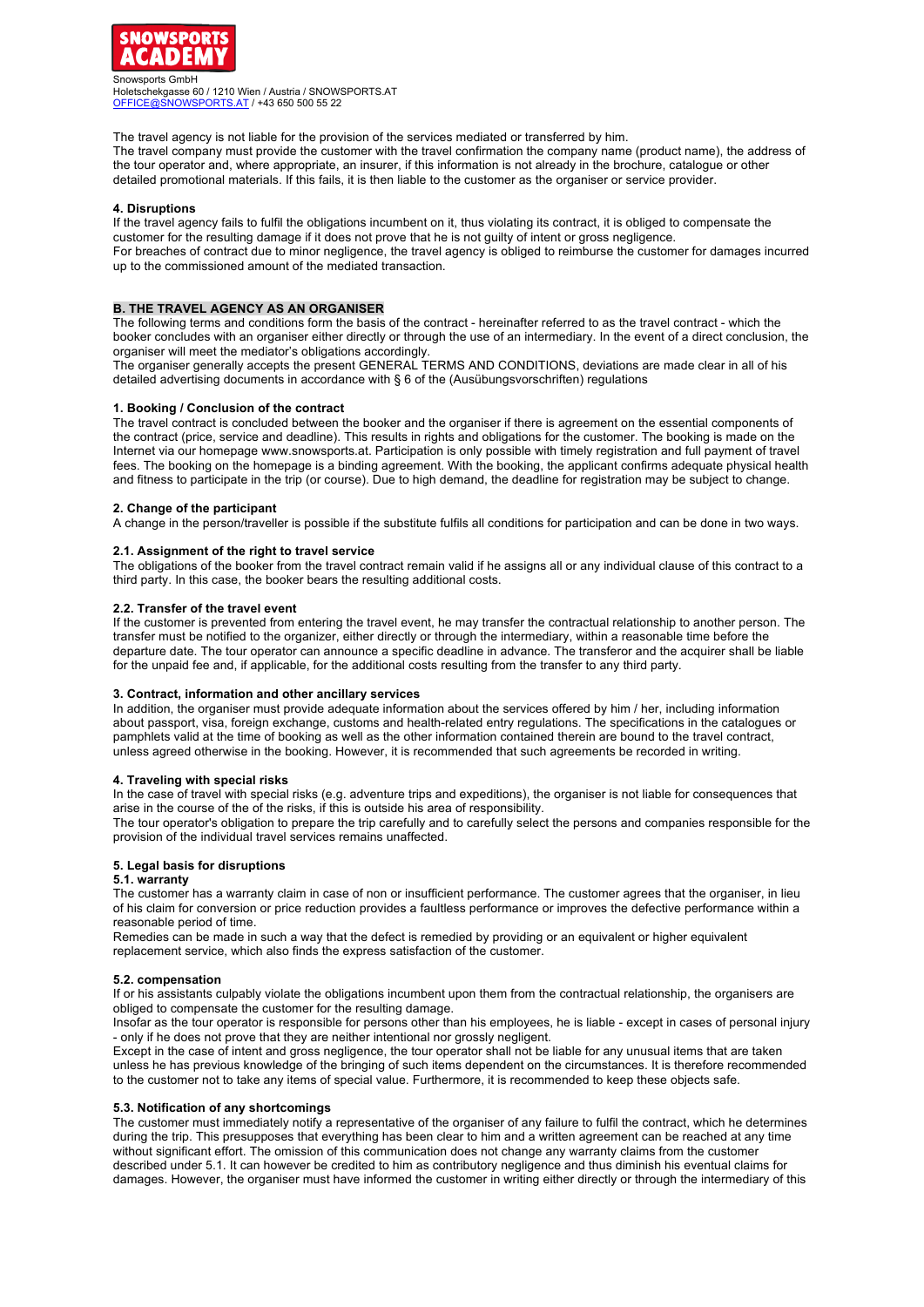

notification obligation. Likewise, the customer must also have been informed at the same time that an omission of the notice does not affect his warranty claims, but it can be counted as contributory negligence. If necessary, in the absence of a local representative, either inform the respective service provider (eg hotel, airline) or the organiser directly about deficiencies and demand remedial action.

## **5.4. Liability law special laws**

The organiser is liable for air travel, inter alia, according to the Warsaw Convention and its additional agreement, on rail and bus travel under the Railway and Motor Vehicle Liability Act.

#### **6. Assertion of any claims**

In order to facilitate the assertion of claims, the customer is recommended to be given written confirmations about the nonperformance or inadequate performance of services or to secure receipts, evidence, witnesses.

Warranty claims of consumers can be asserted within 2 years.

Claims for damages expire after 3 years.

It is advisable in the interest of the traveller to assert claims immediately upon return from the journey directly to the organiser or through the intermediary travel agency, as difficulties of proof can be expected with a delayed claim.

#### **7. Resignation from the contract**

#### **7.1. Resignation of the customer before departure**

#### **a) Cancellation without cancellation fee**

Apart from the legally granted rights of withdrawal, the customer may, without the organiser having any claims against him, withdraw in the following cases occurring before the start of the service:

If essential components of the contract, including the travel price, are changed considerably.

In the case that the intended purpose or character of the travel event changes, or, one in accordance with Section 8.1. the increase of the agreed travel price by more than 10 percent.

The organiser is obliged to explain the contract amendment to the customer either directly or through the intermediary travel agency without delay and to inform him about the existing choice either to accept the contract amendment or to resign from the contract; the customer must exercise his right to vote without delay.

If the organiser is at fault for the occurrence of the event entitling the customer to withdraw, the organiser is obliged to pay the damages.

#### **b) the right to compensation**

The customer can, if he cancels according to paragraph a) In addition have to the right to choose, the customer is also entitled to compensation for non-performance of the contract, unless the cases of 7.2. come to fruition.

## **c) Cancellation with cancellation fee**

The cancellation fee is a percentage of the travel price and is based on the amount of time between the cancellation and departure date. The travel price or flat rate is the total price of the contractually agreed service. The customer is in all cases not mentioned under paragraph a) to make a case against payment of a cancellation fee when withdrawing from the contract. In these cases of inadequacy, the cancellation fee can be moderated by the court.

The following cancellation rates are worked out per person:

- until the 30th day before departure: 10%
- from 29th to 20th day before departure: 20%
- from the 19th to the 10th day before departure: 50%
- from 9th to 4th day before departure: 65%
- from 3rd day before departure: 85%.

#### **Cancellation**

When withdrawing from the contract it is to be noted: The customer (client) can always tell the travel agency where the trip was booked, that he wishes to withdraw from the contract. The cancellation of the contract (cancellation of the trip) is only possible in writing by email to office@snowsports.at prior to departure.

#### **d) No show**

No-show occurs when the customer misses the departure because he is lacking in the will to travel or if he misses the departure due to a negligence on his part or due to a circumstance that has befallen him. If it is clarified that the customer cannot or does not want to use the remaining travel service, he has to pay 85 percent of the travel price. In the case of inadequacy of the above sentences, these may be judged by the court on a case-by-case basis.

#### **7.2. Protection of the paid travel amount by "Europäische Reiseversicherung AG"**

By paying an insurance premium immediately with the travel booking, cancellation insurance is issued with the "Europäische Reiseversicherung AG", Kratochwjlestraße 4, A-1220 Vienna.

## **Travel cancellation and travel cancellation insurance with 'Complete Protection'**

The insurance includes:

- Cancellation: Cancellation costs when not travelling / attending
- Disruption of travel: unused travel services, additional return travel costs
- Delay protection: transfer protection, delayed arrival
- Luggage: damage or loss, baggage delay
- Search and recovery: search and recovery costs
- Medical services abroad and transport home: outpatient treatment, inpatient treatment, transport home
- Travel personal liability: property damage and personal injury
- Assistance in case of imprisonment or imprisonment abroad: Advance lawyer fee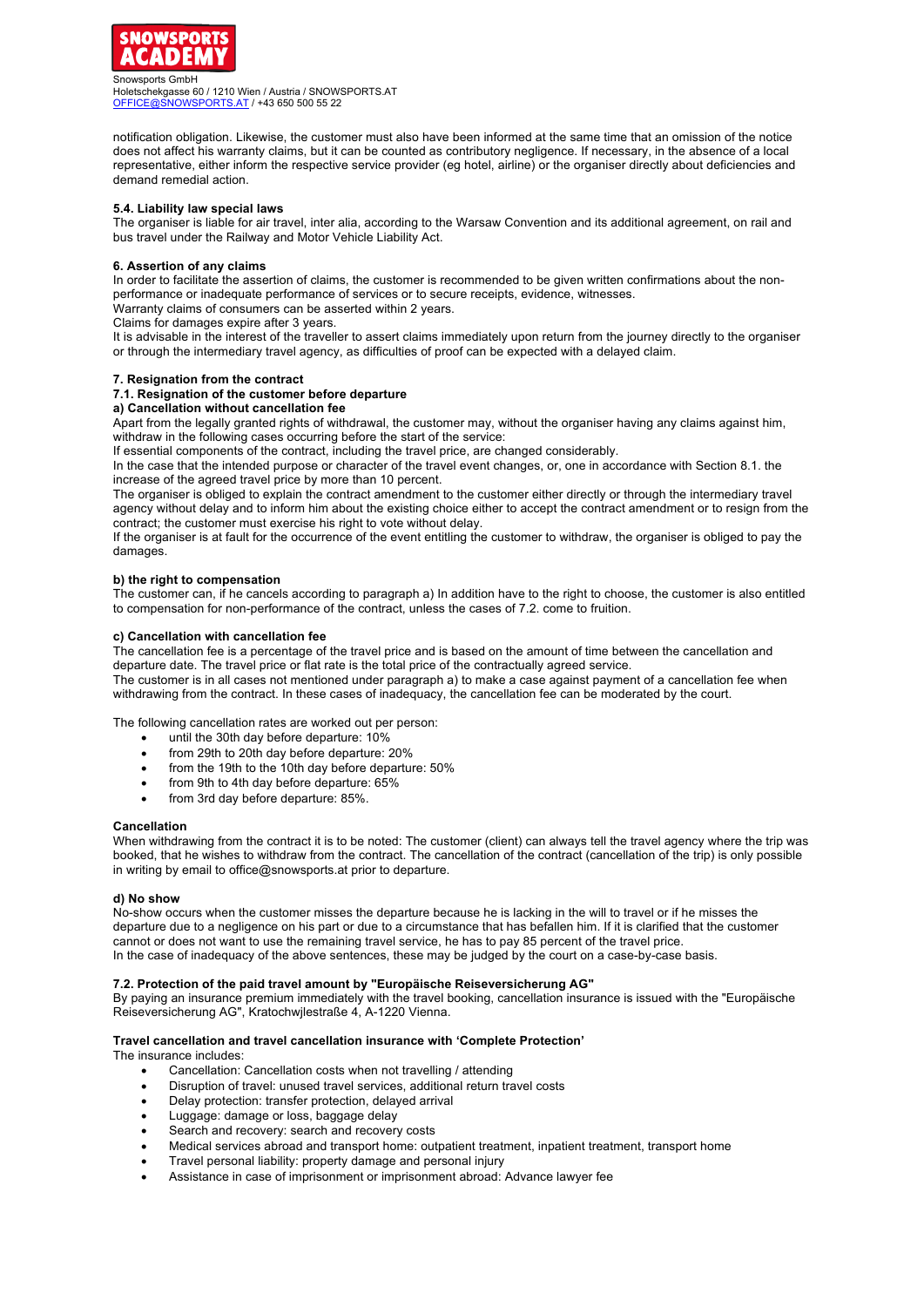

The insurance premium on the amount insured depends on the travel price. For more information on the cancellation insurance with the "Europäische Reiseversicherung AG" can be found under the following link:

https://service.europaeische.at/doc/de/Gesamtinformation\_KomplettSchutz-AIO-KS\_2018-DE-002.pdf

Examination fees for retake exams cannot be secured.

#### **7.3. Resignation of the organiser before the start of the journey**

a) The organiser will be released from the contract if a prespecified minimum number of participants is not reached and the customer has been notified in writing of the cancellation within the time limits specified here:

- until the 20th day before departure for journeys of more than 6 days,
- until the 7th day before departure for journeys of 2 to 6 days,
- up to 48 hours before departure for day trips.

If the organiser encounters non-compliance with the minimum number of participants beyond slight negligence, the customer may demand damages; this is a flat rate according to the amount of the cancellation fee. The assertion of damage exceeding this amount is not excluded.

b) The cancellation is due to force majeure, unforeseeable circumstances due to unusual and unpredictable events to which the person has no influence and whose consequences could not have been avoided despite due diligence. However, this does not include the overbooking, but state orders, strikes, war or war-like conditions, epidemics, natural disasters, etc.

c) In cases a) and b), the customer receives back the amount paid. The right to vote according to 7.1.b, 1st paragraph is due. There can be no compensation for any expenses incurred. Paid-in travel contributions and examination fees will be fully refunded in the event of cancellation.

#### **7.4. Resignation of the organiser after commencement of the journey**

The organiser is then exempted from the performance of the contract if the customer, as part of a group travel, disturbs the implementation of the trip by grossly improper conduct, regardless of a warning. In this case, the customer, if he is at fault, is obliged to compensate the organiser for compensation.

## **8. Changes to the contract**

#### **8.1. Price changes**

The organiser reserves the right to increase the travel price confirmed with the booking for reasons that are not dependent on his will, if the travel date is more than two months after the conclusion of the contract. Such reasons shall be limited to changes in transport costs, such as fuel costs, charges for certain services, such as landing fees, ports of embarkation or disembarkation at airports and corresponding airport charges or the exchange rates applicable to the travel event concerned. For a price reduction for these reasons, this is to pass on to the traveller.

Within the two-month period, price increases can only be made if the reasons for this have been negotiated in detail at the time of booking and noted on the booking slip.

From the 20th day before the departure date, there is to be no price change.

A price change is only permissible if an exact specification for the calculation of the new price is provided and the agreed conditions are met. The customer must be informed immediately about price changes and their circumstances. If the price of the tour changes by more than 10 percent, the customer can withdraw from the contract without a cancellation fee (see section 7.1.a.).

#### **8.2. Changes in service after commencement of travel**

- In case of any changes, which are the responsibility of the organiser, the regulations as shown in section 5 apply (legal basis for performance disruptions).
- If, after departure, a significant part of the contractually agreed services is not provided or cannot be provided, the organiser shall take reasonable precautions without paying additional fees so that the tour event can continue. If such arrangements cannot be made or if they are not accepted by the customer for valid reasons, the organiser may have to provide for an equivalent possibility without additional charge, with which the customer is transported to the place of departure or to another place agreed with him , Incidentally, the organiser is obligated to help the customer in case of non-performance or inadequate fulfilment of the contract in order to overcome any difficulties.

#### **9. Providing information to third parties**

Information about the names of the participants and the whereabouts of travellers are not given to third parties, even in urgent cases, unless the traveller has explicitly requested information. The costs arising from the transmission of urgent messages are borne by the customer. It is therefore recommended that travel participants inform their relatives exactly where they will be.

## **C. Methods of Payment**

Payments on the booked trip must be made as follows: A down payment (20% of the total price) must be made at the same time as the booking. The balance is to be paid no later than 20 days prior to departure without further request. For travel bookings made less than 20 days before the start of the journey, the total price is due to be payed immediately. Examination fees for retake exams are due in full immediately.

#### **1. Bank charges**

Austrian bank charges are at the expense of Snowsports GmbH, the (foreign) bank charges in the country of the customer are at his expense.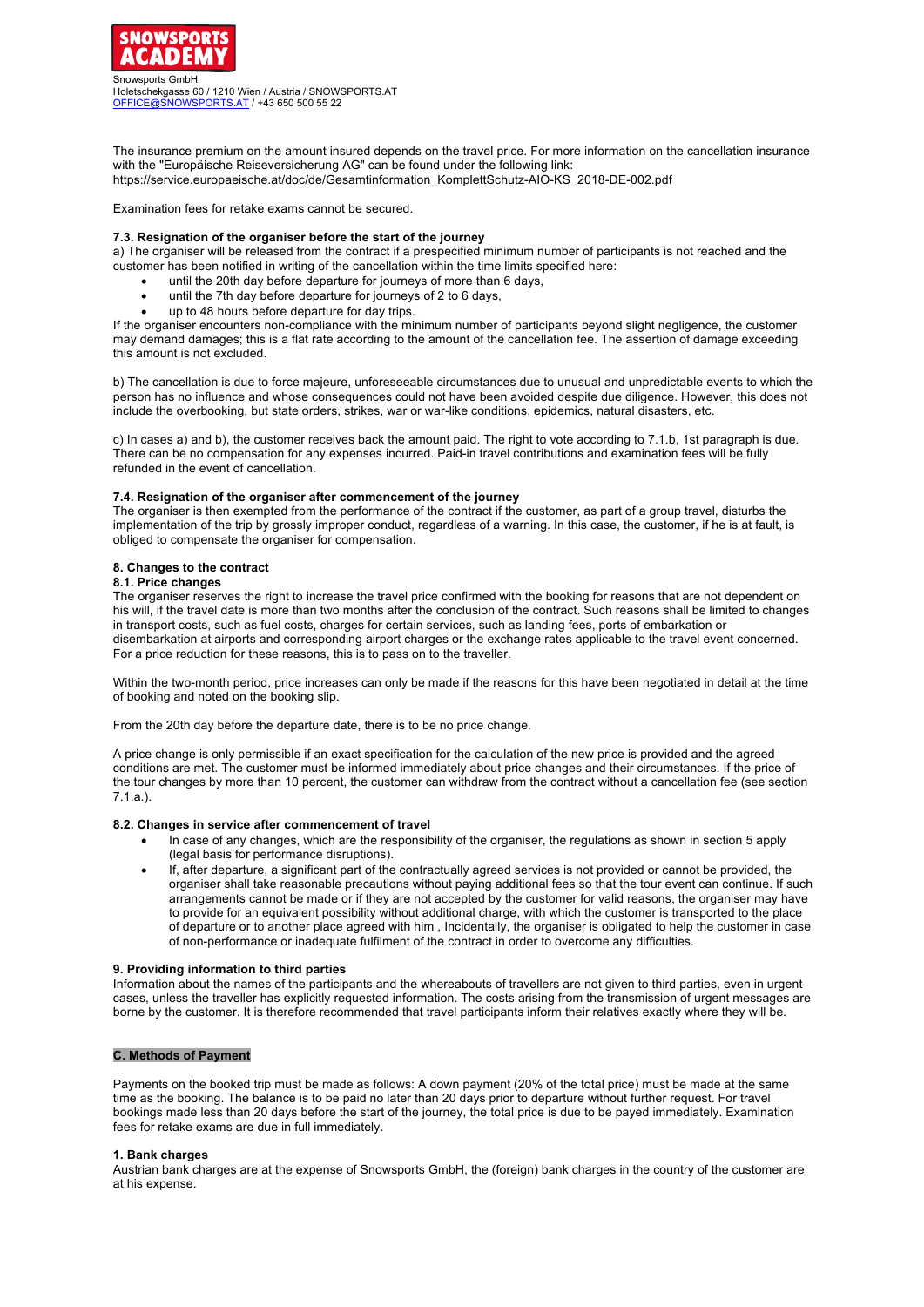

## **2. Payment options**

If a trip is booked at www.snowsports.at, there are various ways to pay. The following options are available:

## 1. ''Sofort Überweisung''

- 2. Credit Card: Visa and Mastercard
- 3. iDeal
- 4. Alipay

## **3. Bank account**

Payments must be made directly into the following bank account: Bank: Bank Austria Name: Snowsports GmbH IBAN: AT98 1200 0516 0100 7608 BIC: BKAUATWW

#### **4. Reminder and damages**

In the case of a non-timely or incomplete down payment or final payment, Snowsports GmbH reserves the right to declare withdrawal from the contract and demand compensation in accordance with the cancellation rates.

## **D. Personal data**

The personal information provided to us will be processed and used electronically, as far as it is necessary for the establishment, implementation or termination of the travel contract and for customer service. The provisions of the GDPR are complied with in the collection, processing and use of personal data. Further information can be found in the privacy policy.

#### **E. pictures**

Travelers agree and consent to photos and photographs of individuals or groups being taken during a trip by Snowsports GmbH contributors for purposes of illustration in print or electronic media (the Internet) and documentation of travel activities. In the case of the publication of such photographs, the travel participants have no financial, copyright or data protection claims. Travel participants are aware that the photos and photographs may also be used for commercial purposes and expressly agree to this.

## **F. In addition, the following conditions apply to training courses for ski instructors or snowboard instructors**

## **1. Illness / injury during a training course**

In the case of illness or injury between day 1 and day 5 of a training course, a 30% discount on the course fee will be granted on a new booking (only if a medical confirmation from the training course location is presented). A refund of the cost of the lift ticket with medical confirmation is to be carried out independently by the lift company. There is no refund for proportionate hotel costs.

#### **2. Rebooking travel**

On the request of the customer, a change of the date, the accommodation or of individual services is carried out up to the 30th day before departure (subject to the availability). In addition to the newly resulting travel price, a fee of € 30 will be deducted.

#### **3. Insurance**

Skiing and snowboarding are risky sports where injuries can happen. For sufficient health, accident, liability and travel cancellation insurance, each participant has to take care of this themselves. The travel prices do not include insurance. A specific insurance policy is strongly recommended!

One reason why we strongly recommend specific insurance is that these training courses fall into the category ''professional event'' which, in our experience, could nullify the cover from some insurance companies. (eg ÖSV, Alpenverein, Snowsports Academy member insurance etc.).

#### **4. Disclaimer**

Neither the organizer nor the trainers, coaches, supervisors, guides, except in the case of gross negligence or intent, are liable for accidents and damage to persons or property that arise to the participant or third parties. Lack of accident or liability insurance lies exclusively in the risk area of the participant. Skiing and snowboarding are risky sports where accidents and injuries can happen.

#### **5. Examinations**

The ski or snowboard instructor examinations are carried out by the Vienna Ski and Snowboard Instructors Association (Wiener Ski- und Snowboardlehrer Verband) in accordance with the provisions of the Vienna Provincial Law. After successful completion of the exam, an Austrian ski or snowboard instructor qualification is acquired.

#### **5.1 Validity of the qualification**

If you would like to work as a ski or snowboard instructor in Austria, we would point out that some ski schools or ski instructor and snowboard instructor associations only recognise a qualification in German. If the goal is to work in Austria, we recommend that you take the exam in German. If you still want to do the exam in English, we recommend you clarify with the respective state authority in which you want to work, if your education will be recognised. Snowsports GmbH and the Snowsports Academy (Vienna Ski and Snowboard Teachers Association) will not be held liable for the recognition of the training.